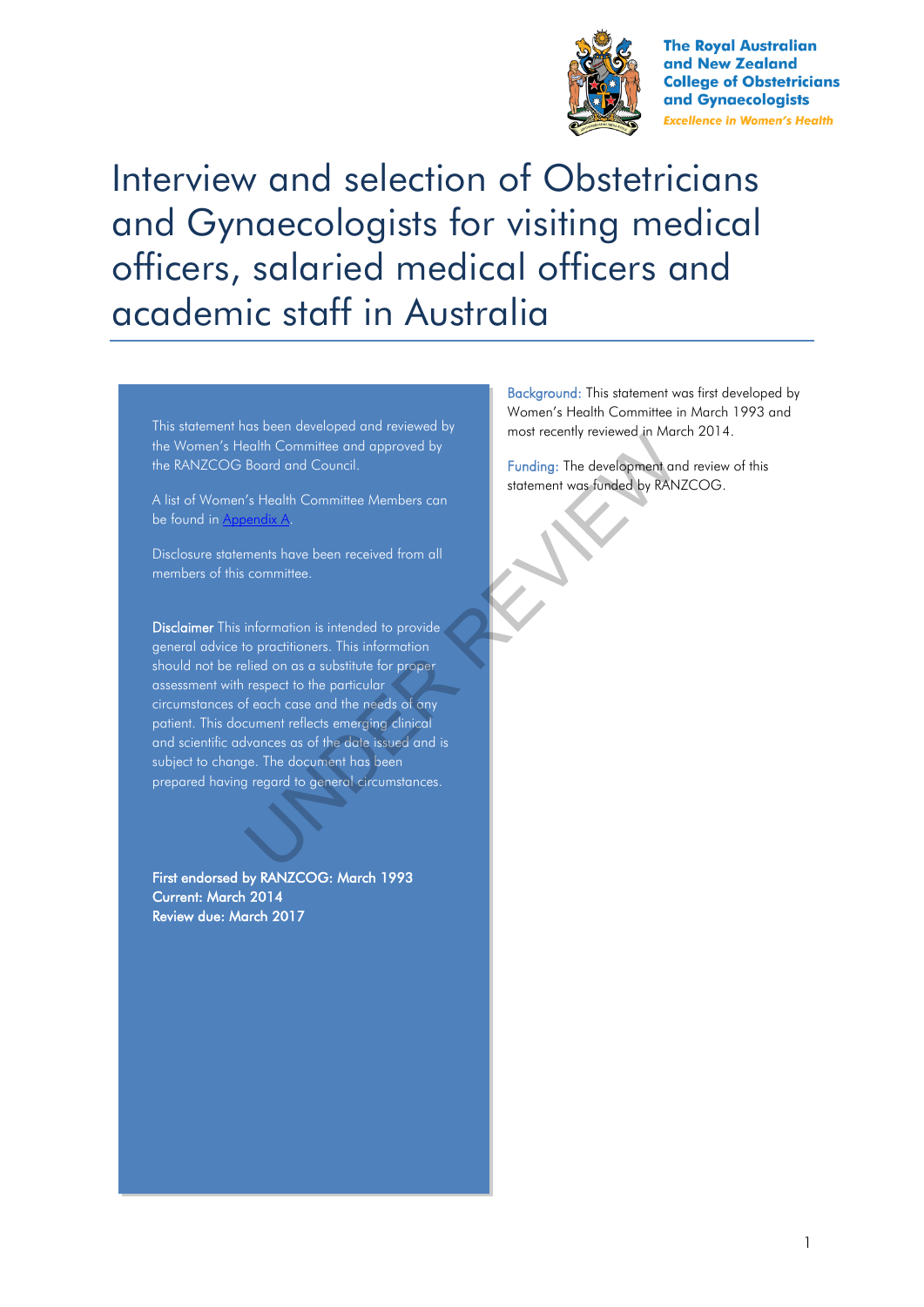An interview sub-committee of the Medical Advisory Committee (MAC), or equivalent should be established to manage the appointment process. The functions of the interview sub-committee are to review all applications, select applicants for interview, interview suitable applicants, undertake reference checks, verify credentials and make recommendations to the MAC, or equivalent, in relation to the appointment.

The interview sub-committee is to include people with sufficient knowledge and understanding of the needs of the facility or faculties to which the proposed appointment relates.

Such people may include:

- A member, or members, of the MAC or equivalent.
- A representative, or representatives, from the relevant clinical department.
- A representative, or representatives, from the health facility or health services management.
- A RANZCOG Fellow representing the College from outside the hospital making the appointment should be invited to provide balance, professional expertise, fairness and transparency to the process. His/her status on the committee should be clarified to all parties from the outset.
- When the appointment is to a designated Area of Need position a RANZCOG Fellow must be on the interview sub-committee in order to provide local specialist knowledge and to ensure the matching of the applicants' ability to the requirements of the position.
- Where possible, the selection committee should have gender balance.
- Conflict of Interest: It is important to ensure that persons involved in the appointment process are free from any real or perceived bias or conflict of interest. It is the duty of these persons to make full disclosure of any such bias or conflict of interest and to resolve them in a way that protects the integrity of the process. Not the preserving into consider the succession of the succession of the provide balance, professional expertise, failiness and transpare in the committee should be clarified to all parties from the outset.<br>
infiment is to
- It is preferable that a person on an interview sub-committee is not a referee for any of the applicants. If a sub-committee member is nominated as a referee by an applicant, this should be declared in advance. The nominated referee must not be the person conducting referee checks for any of the applicants.

### General Principles

There are several key principles that determine the successful engagement of medical practitioners.

Merit - all medical practitioner appointments are to be filled on merit. Merit selection requires that the person selected has the ability, qualifications, experience, work performance and personal attributes that best match the nature of the duties of the position.

Fairness - the process by which decisions are made in the appointment process must be fair and objective to those involved. Applicants should be provided with sufficient information about an advertised appointment to enable them to submit all information relevant to their application. Applicants are entitled to have their application and supporting documentation considered in accordance with an objective and transparent process.

Confidentiality - those associated with the selection process have a duty to treat all information arising from the selection process as confidential. This includes treating the recommendation of the MAC as confidential.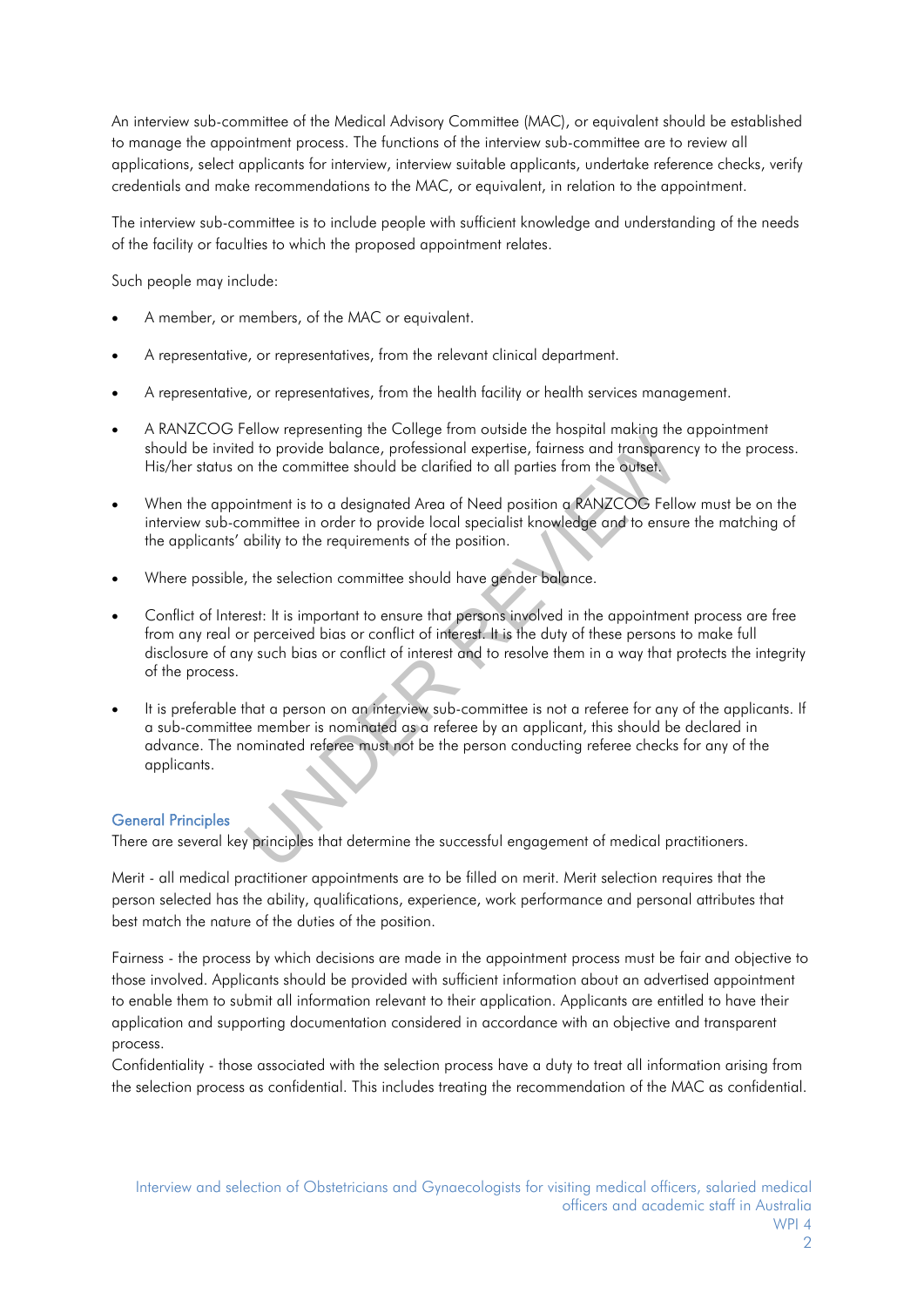#### Assessing Suitability

The interview sub-committee needs to agree on the applicants to be called for interview.

Members of the interview sub-committee should have access to copies of the advertisement, the position description, the criteria for appointment, the applications and written advice (if any) obtained from the Credentials (Clinical Privileges) Sub-Committee.

Applicants are to be considered in the light of the advertisement, position description, criteria for appointment and performance. Regard must be given to the person's credentials including ability, qualifications, experience and performance, and the existing role and function of the relevant facility/health service.

Indicators of the applicant's past performance as a medical practitioner must be taken into account in the selection process.

If the interview sub-committee is unable to reach a unanimous position, the members in disagreement may prepare a minority report setting out the areas of disagreement and providing an alternative advice and recommendation. The minority report must be included in any report. ommittee is unable to reach a unanimous position, the members in<br>eport setting out the areas of disagreement and providing an alternal<br>e minority report must be included in any report.<br>e reports or contact of nominated ref

Verification of referee reports or contact of nominated referees for their comments should be conducted according to jurisdictional guidelines.

A record of the contact and comments is to be kept.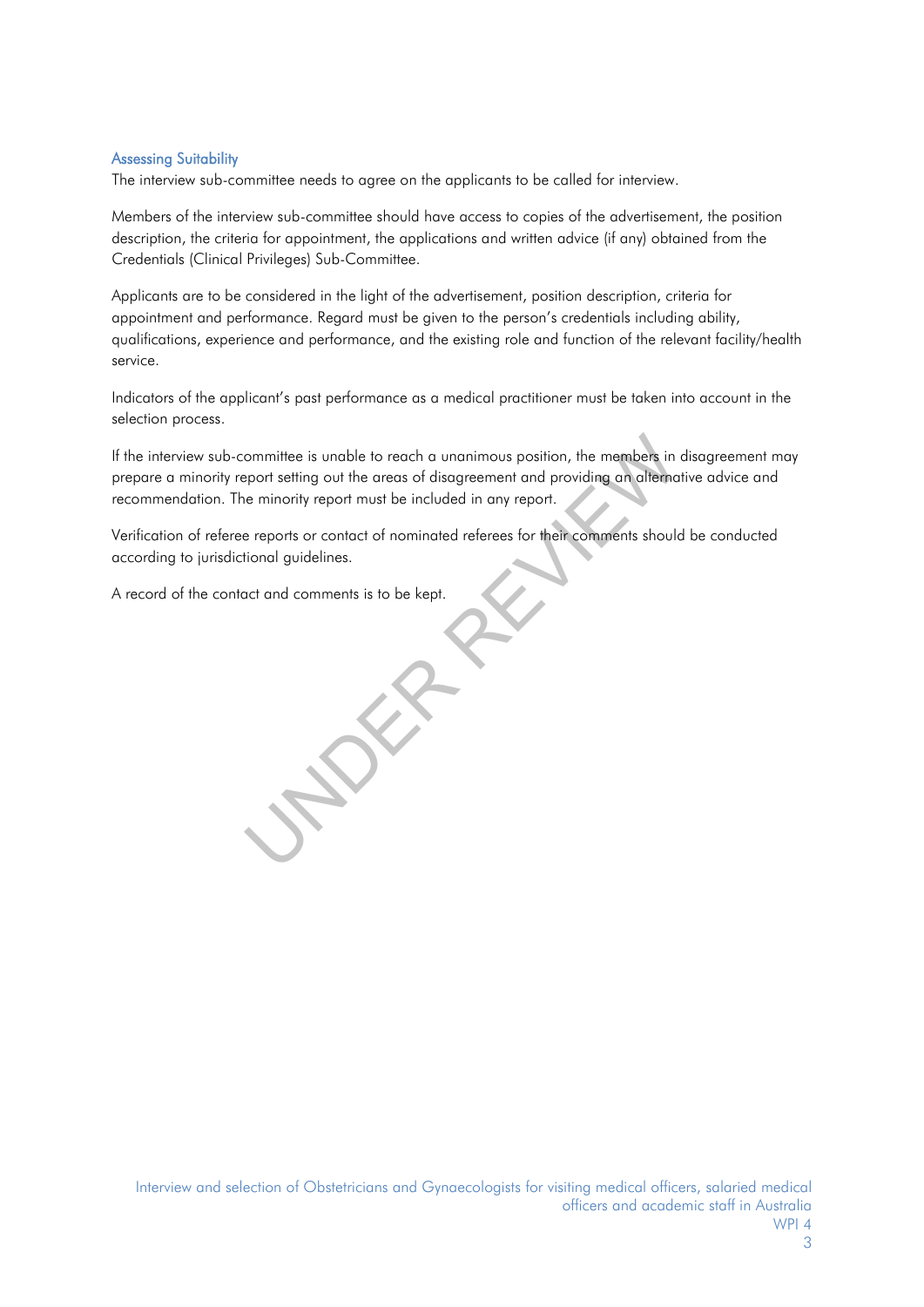# Other suggested reading

NSW Patient Safety and Clinical Quality Program. Policy Directive NSW Health PD2005 608, NSW Department of Health, 2005.

Available at: [http://www.health.nsw.gov.au/policies/pd/2005/pdf/PD2005\\_608.pdf](http://www.health.nsw.gov.au/policies/pd/2005/pdf/PD2005_608.pdf)

Links to other College statements

[\(C-Gen 15\) Evidence-based Medicine, Obstetrics and Gynaecology](https://www.ranzcog.edu.au/RANZCOG_SITE/media/RANZCOG-MEDIA/Women%27s%20Health/Statement%20and%20guidelines/Clinical%20-%20General/Evidence-based-medicine,-Obstetrics-and-Gynaecology-(C-Gen-15)-Review-March-2016.pdf?ext=.pdf)

# Patient information

A range of RANZCOG Patient Information Pamphlets can be ordered via:

https://www.ranzcog.edu.au/Womens-Health/Patient-Information-Guides/Patient-Information-Pamphlets Ledu.au/Womens-Health/Patient-Information-Guides/Patient-Information-Guides/Patient-Information-Guides/Patient-Information-Guides/Patient-Information-Guides/Patient-Information-Guides/Patient-Information-Guides/Patient-Inf

Interview and selection of Obstetricians and Gynaecologists for visiting medical officers, salaried medical officers and academic staff in Australia WPI 4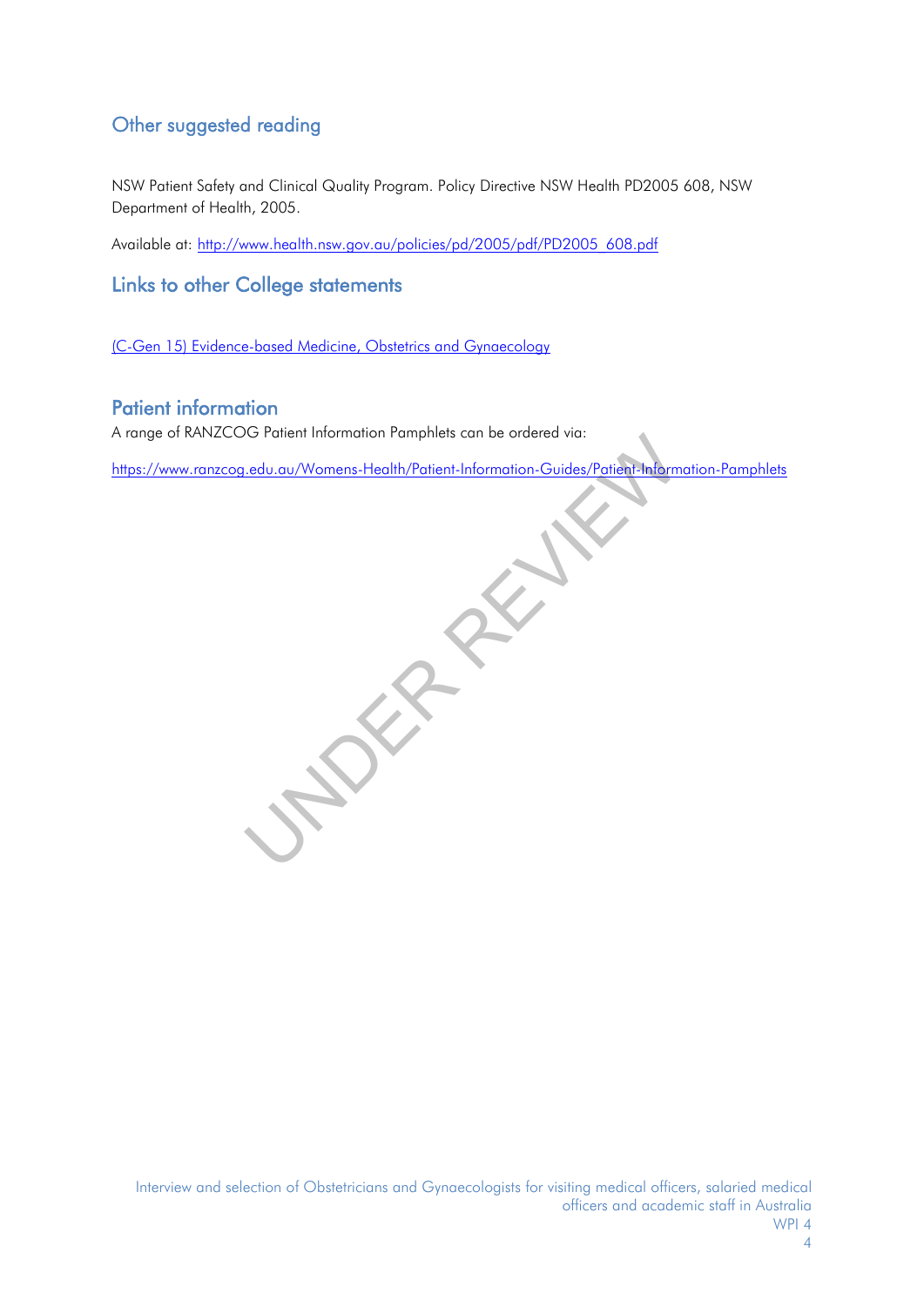# Appendices

## Appendix A Women's Health Committee Membership

| <b>Name</b>                                                                                                                           | <b>Position on Committee</b>    |
|---------------------------------------------------------------------------------------------------------------------------------------|---------------------------------|
| Associate Professor Stephen Robson                                                                                                    | Chair                           |
| Professor Susan Walker                                                                                                                | Deputy Chair - Obstetrics       |
| Dr Gino Pecoraro                                                                                                                      | Deputy Chair - Gynaecology      |
| Professor Yee Leung                                                                                                                   | Member                          |
| Associate Professor Anuschirawan Yazdani                                                                                              | Member                          |
| Dr Simon Craig                                                                                                                        | Member                          |
| Associate Professor Paul Duggan                                                                                                       | Member                          |
| Dr Vijay Roach                                                                                                                        | Member                          |
| Dr Stephen Lyons                                                                                                                      | Member                          |
| Dr Ian Page                                                                                                                           | Member                          |
| Dr Donald Clark                                                                                                                       | Member                          |
| Dr Amber Moore                                                                                                                        | Member                          |
| Dr Martin Ritossa                                                                                                                     | Member                          |
| Dr Benjamin Bopp                                                                                                                      | Member                          |
| Dr James Harvey                                                                                                                       | Member                          |
| Dr John Tait                                                                                                                          | Member                          |
| Dr Anthony Frumar                                                                                                                     | Member                          |
| Associate Professor Kirsten Black                                                                                                     | Member                          |
| Dr Jacqueline Boyle                                                                                                                   | Chair of IWHC                   |
| Dr Louise Sterling                                                                                                                    | <b>GPOAC</b> representative     |
| Ms Catherine Whitby                                                                                                                   | Council Consumer representative |
| Ms Susan Hughes                                                                                                                       | Consumer representative         |
| Ms Sherryn Elworthy                                                                                                                   | Midwifery representative        |
| Dr Scott White                                                                                                                        | Trainee representative          |
| Dr Agnes Wilson                                                                                                                       | RANZCOG Guideline developer     |
| Appendix B Overview of the development and review process for this statement<br>Steps in developing and updating this statement<br>Ĺ. |                                 |
| This statement was originally developed in March 1993 and was most recently reviewed in                                               |                                 |
| The Women's Health Committee carried out the following steps in reviewing this statement:                                             |                                 |
| Declarations of interest were sought from all members prior to reviewing this st                                                      |                                 |

## Appendix B Overview of the development and review process for this statement

This statement was originally developed in March 1993 and was most recently reviewed in March 2014. The Women's Health Committee carried out the following steps in reviewing this statement:

- Declarations of interest were sought from all members prior to reviewing this statement.
- Structured clinical questions were developed and agreed upon.
- At the March 2014 face-to-face committee meeting, the existing consensus-based recommendations were reviewed and updated (where appropriate) based on the available body of evidence and clinical expertise.

## ii. Declaration of interest process and management

Declaring interests is essential in order to prevent any potential conflict between the private interests of members, and their duties as part of the Women's Health Committee.

A declaration of interest form specific to guidelines and statements was developed by RANZCOG and approved by the RANZCOG Board in September 2012. The Women's Health Committee members